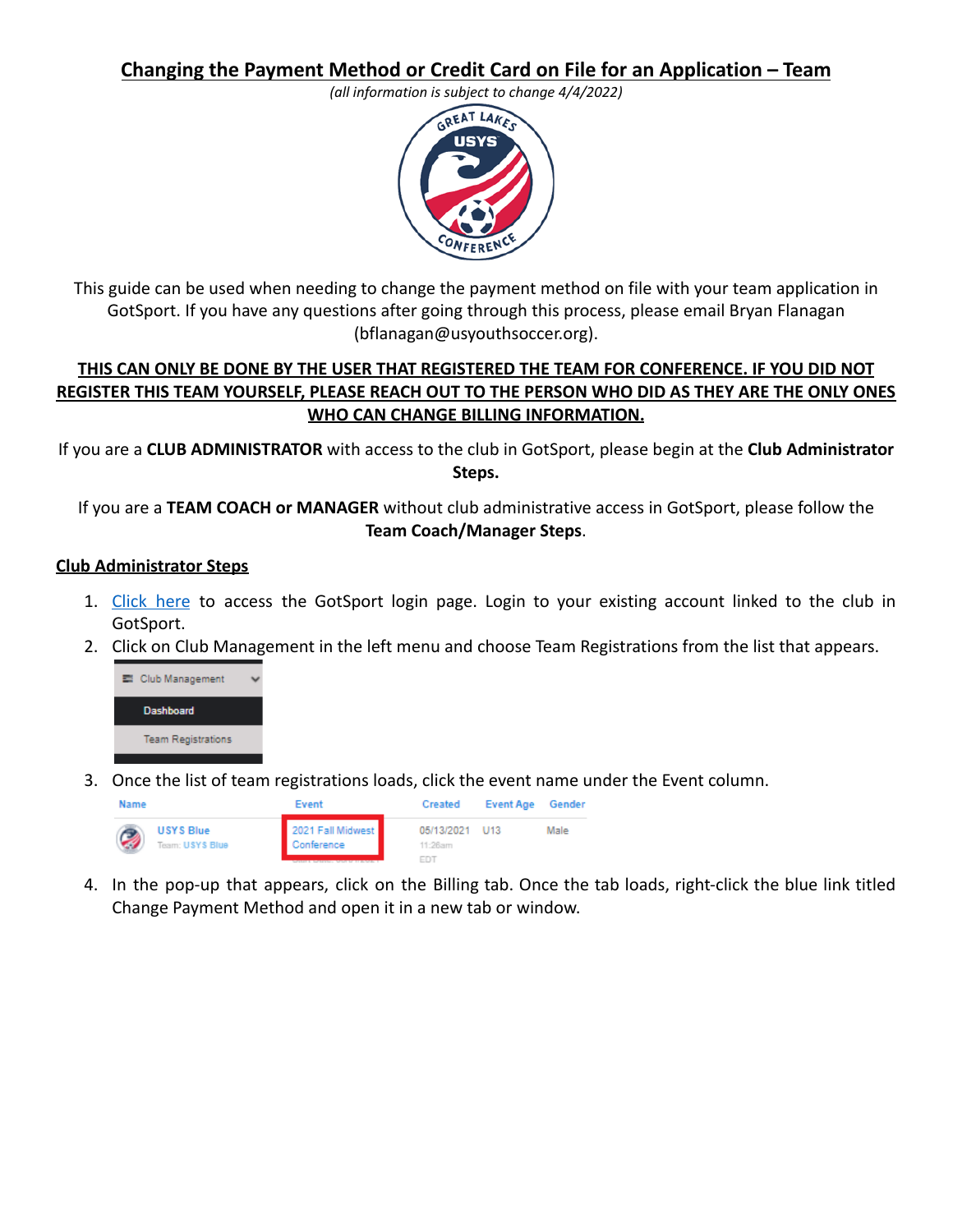

- 5. On the next screen, you can input the credit card information and billing address. Once everything is entered, double-check it is correct. Once you've double-checked, click the blue Change Payment Method button at the bottom of the page.
	- a. **NOTE: Visa, MasterCard, and Discover are accepted. American Express (AMEX) is not an accepted card type for our current processor.**

| <b>Credit Card</b>                               |                     |
|--------------------------------------------------|---------------------|
|                                                  |                     |
| <b>Credit Card Information</b><br>Name On Card   |                     |
|                                                  |                     |
|                                                  |                     |
| Card Number                                      |                     |
| Card Number                                      |                     |
| Expiration                                       | CVV Code            |
| MM/YY                                            | CVV                 |
|                                                  |                     |
|                                                  |                     |
|                                                  |                     |
|                                                  | Address (Continued) |
|                                                  |                     |
| <b>Billing Address</b><br><b>Address</b><br>City | State/Province      |
|                                                  |                     |
|                                                  | Country             |
| Postal Code                                      |                     |
|                                                  |                     |
|                                                  |                     |

- 6. You will reach a confirmation screen that shows the billing account information. Next to the Payment Method, you will see a card icon with the last 4 digits of the card on file. You can close your window/tab to return to the list of team registrations seen in Step 3.
- 7. If you have other teams registered that need their card updated, you will need to repeat Steps 3-6 to get the card updated for the other teams.

## **Team Coach/Manager Steps**

There are two different methods for putting a credit card on file. Steps 8-14 is the first process. Steps 15-20 cover the second process.

- 8. [Click here](https://system.gotsport.com/) to access the GotSport login page.
- 9. Once you are logged into your account, click on Team Management in the white menu bar at the top of the page.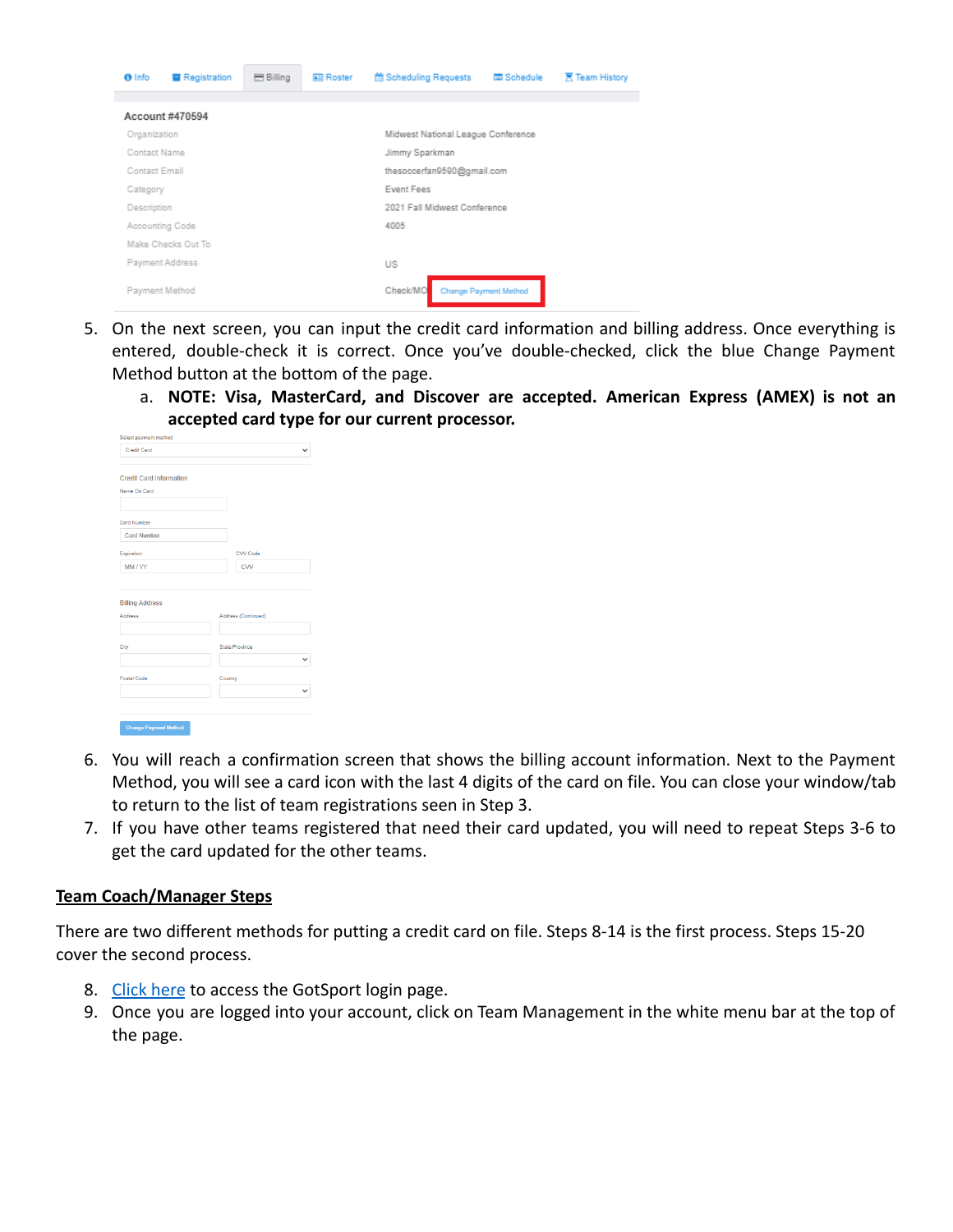

10. Next, click on Registrations on the left menu.

| <b><i>d</i></b> Dashboard                                              | <b>Account</b> | Reporting                                | Team Management | Program Registra |
|------------------------------------------------------------------------|----------------|------------------------------------------|-----------------|------------------|
| <b>替 Teams</b><br><b>E</b> Registrations<br>$\rightleftarrows$ Matches |                | <b>Teams</b><br>Name<br><b>USYS Test</b> |                 |                  |

11. Locate the team you wish to view. Instead of clicking on the team name, click on the Event under the Event column.

| <b>營 Teams</b><br><b>E</b> Registrations | <b>Team Registrations</b>                   |                                   |                                  |            |                |                                       |
|------------------------------------------|---------------------------------------------|-----------------------------------|----------------------------------|------------|----------------|---------------------------------------|
| $\rightleftarrows$ Matches               | Team<br>Search Team Name<br>Search          | Event<br><b>Search Event Name</b> | Age Group<br>Min<br>$\checkmark$ | Max $\sim$ | Gender<br>All  | $\checkmark$                          |
|                                          | Team<br><b>USYS Test</b><br>Team: USYS Test | Event                             | 2020 Fall Midwest Conference     | Age<br>U14 | Gender<br>Male | <b>Event Start Date</b><br>2020-08-01 |

- 12. Click on the Billing tab at the top of the pop-up window. Next, right-click on the Change Payment Method link next to the existing payment method and open it in a new tab or window.
	- a. PLEASE NOTE: The balance that you see in this step may be subject to change depending on if the Conference staff have updated your amount owed. Credit card payments must pay extra to cover the processing fee and this is updated by the Conference staff.

| <b>Account #470594</b>            |                      |                                    |
|-----------------------------------|----------------------|------------------------------------|
| Organization                      |                      | Midwest National League Conference |
| Contact Name                      |                      | Jimmy Sparkman                     |
| Contact Email                     |                      | thesoccerfan9590@gmail.com         |
| Category                          |                      | <b>Event Fees</b>                  |
| Description                       |                      | 2021 Fall Midwest Conference       |
| Accounting Code                   |                      | 4005                               |
| Make Checks Out To                |                      |                                    |
| Payment Address                   |                      | US                                 |
| Payment Method                    |                      | Check/MO<br>Change Payment Method  |
| <b>TOTAL BALANCE:</b><br>\$650.00 | DUE NOW:<br>\$650.00 |                                    |
|                                   |                      |                                    |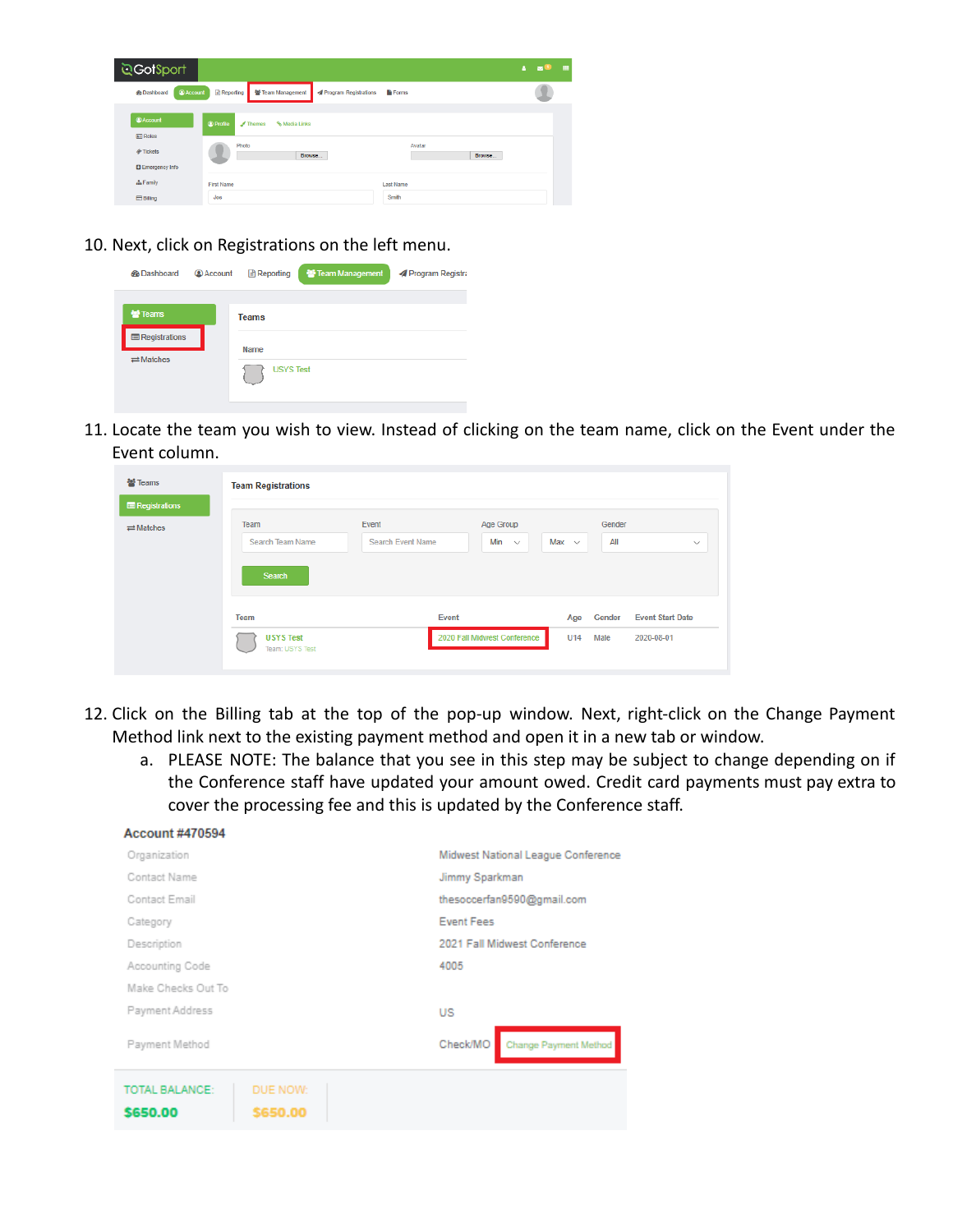- 13. On the next screen, you can input the credit card information and billing address. Once everything is entered, double-check it is correct. Once you've double-checked, click the blue Change Payment Method button at the bottom of the page.
	- a. **NOTE: Visa, MasterCard, and Discover are accepted. American Express (AMEX) is not an accepted card type for our current processor.**
- 14. You will reach a confirmation screen that shows the billing account information. Next to the Payment Method, you will see a card icon with the last 4 digits of the card on file. You can close your window/tab to return to the pop-up of the team's registration as seen in Step 12.
- 15. [Click here](https://system.gotsport.com/) to access the GotSport login page.
- 16. Once you are logged into your account, click on Account in the white menu bar at the top of the page and click Billing on the left menu after the Account page has loaded.



17. In the far-right column, locate the billing account that has an outstanding balance. Once it's located, right-click on the billing account number listed under the Acct # column.

|      | Acct# Organization                    | Category Description         | Type |                   | Invoices Payments Balance |            |
|------|---------------------------------------|------------------------------|------|-------------------|---------------------------|------------|
| 9311 | Midwest National League<br>Conference | 2020 Fall Midwest Conference |      | \$1,075.00 \$0.00 |                           | \$1,075.00 |

- 18. Click on the green Change Payment Method link next to the existing payment method and open it in a new tab or window.
	- a. PLEASE NOTE: The balance that you see in this step may be subject to change depending on if the Conference staff have updated your amount owed. Credit card payments must pay extra to cover the processing fee and this is updated by the Conference staff.

| <b>Account #470594</b>                             |                                    |
|----------------------------------------------------|------------------------------------|
| Organization                                       | Midwest National League Conference |
| Contact Name                                       | Jimmy Sparkman                     |
| Contact Email                                      | thesoccerfan9590@gmail.com         |
| Category                                           | <b>Fvent Fees</b>                  |
| Description                                        | 2021 Fall Midwest Conference       |
| Accounting Code                                    | 4005                               |
| Make Checks Out To                                 |                                    |
| Payment Address                                    | US                                 |
| Payment Method                                     | Check/MO<br>Change Payment Method  |
| TOTAL BALANCE:<br>DUE NOW:<br>\$650.00<br>\$650.00 |                                    |